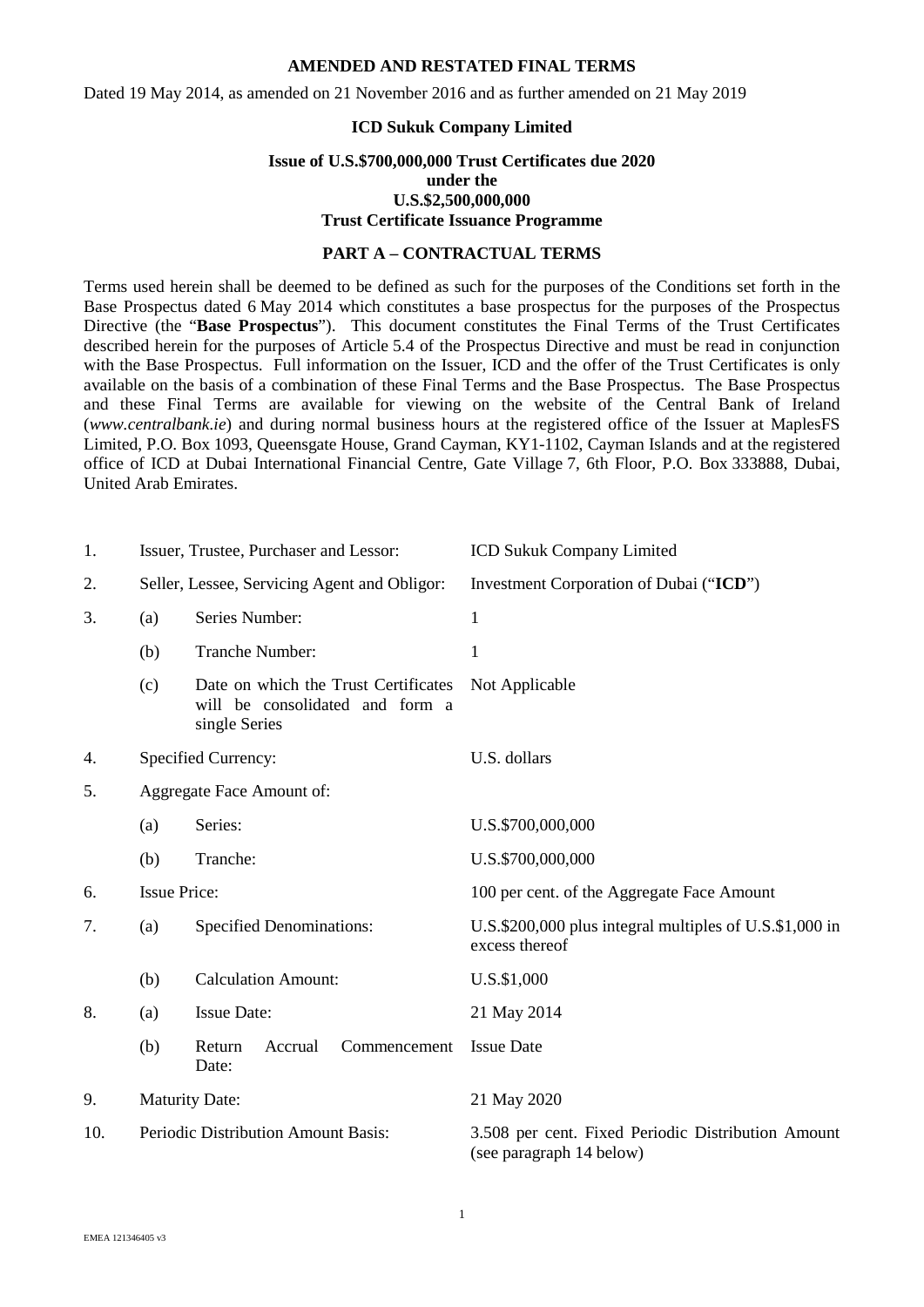| 11. | <b>Dissolution Basis:</b> |                                                                                                                               | Subject to any purchase and cancellation or early<br>redemption, the Trust Certificates will be redeemed at<br>100 per cent. of their aggregate face amount |  |
|-----|---------------------------|-------------------------------------------------------------------------------------------------------------------------------|-------------------------------------------------------------------------------------------------------------------------------------------------------------|--|
| 12. |                           | Put/Call Options:                                                                                                             | Change of Control Put Right<br>(see paragraph 18 below)                                                                                                     |  |
| 13. | (a)                       | Status:                                                                                                                       | Unsubordinated                                                                                                                                              |  |
|     | (a)                       | Date of Board approval for issuance<br>of Trust Certificates and entry into<br>the related Transaction Documents<br>obtained: | 16 May 2014 and 25 March 2014 respectively                                                                                                                  |  |

## **PROVISIONS RELATING TO PERIODIC DISTRIBUTIONS PAYABLE**

| 14. | <b>Fixed Periodic Distribution Provisions:</b>                  |                                                   | Applicable                                                                                                      |  |
|-----|-----------------------------------------------------------------|---------------------------------------------------|-----------------------------------------------------------------------------------------------------------------|--|
|     | (a)                                                             | Rate:                                             | 3.508 per cent. per annum payable semi-annually in<br>arrear                                                    |  |
|     | (b)                                                             | Periodic Distribution Date(s):                    | 21 May and 21 November in each year up to and<br>including the Maturity Date, commencing on 21<br>November 2014 |  |
|     | (c)                                                             | Fixed Amount(s):                                  | U.S.\$17.54 per Calculation Amount                                                                              |  |
|     | (d)                                                             | Broken Amount(s):                                 | Not Applicable                                                                                                  |  |
|     | (e)                                                             | Day Count Fraction:                               | 30/360                                                                                                          |  |
|     | (f)                                                             | Determination Date(s):                            | Not Applicable                                                                                                  |  |
| 15. |                                                                 | Floating Periodic Distribution Provisions:        | Not Applicable                                                                                                  |  |
|     |                                                                 | PROVISIONS RELATING TO DISSOLUTION                |                                                                                                                 |  |
| 16. |                                                                 | Optional Dissolution (Call):                      | Not Applicable                                                                                                  |  |
| 17. |                                                                 | Certificateholder Put Right:                      | Not Applicable                                                                                                  |  |
| 18. | Change of Control Put Right:                                    |                                                   | Applicable                                                                                                      |  |
|     | (a)                                                             | Dissolution<br>of<br>Control<br>Change<br>Amount: | U.S.\$1,000 per Calculation Amount                                                                              |  |
|     | (b)                                                             | Notice Periods:                                   | Minimum period: 30 days                                                                                         |  |
|     |                                                                 |                                                   | Maximum period: 60 days                                                                                         |  |
| 19. | Dissolution following a Tax Event:                              |                                                   |                                                                                                                 |  |
|     | (a)                                                             | Notice periods:                                   | Minimum period: 30 days                                                                                         |  |
|     |                                                                 |                                                   | Maximum period: 60 days                                                                                         |  |
|     | (b)                                                             | <b>Tax Dissolution Amount</b>                     | U.S.\$1,000 per Calculation Amount                                                                              |  |
| 20. |                                                                 | <b>Final Dissolution Amount:</b>                  | U.S.\$1,000 per Calculation Amount                                                                              |  |
| 21. | <b>Dissolution</b><br>Amount<br>pursuant<br>to<br>Condition 13: |                                                   | U.S.\$1,000 per Calculation Amount                                                                              |  |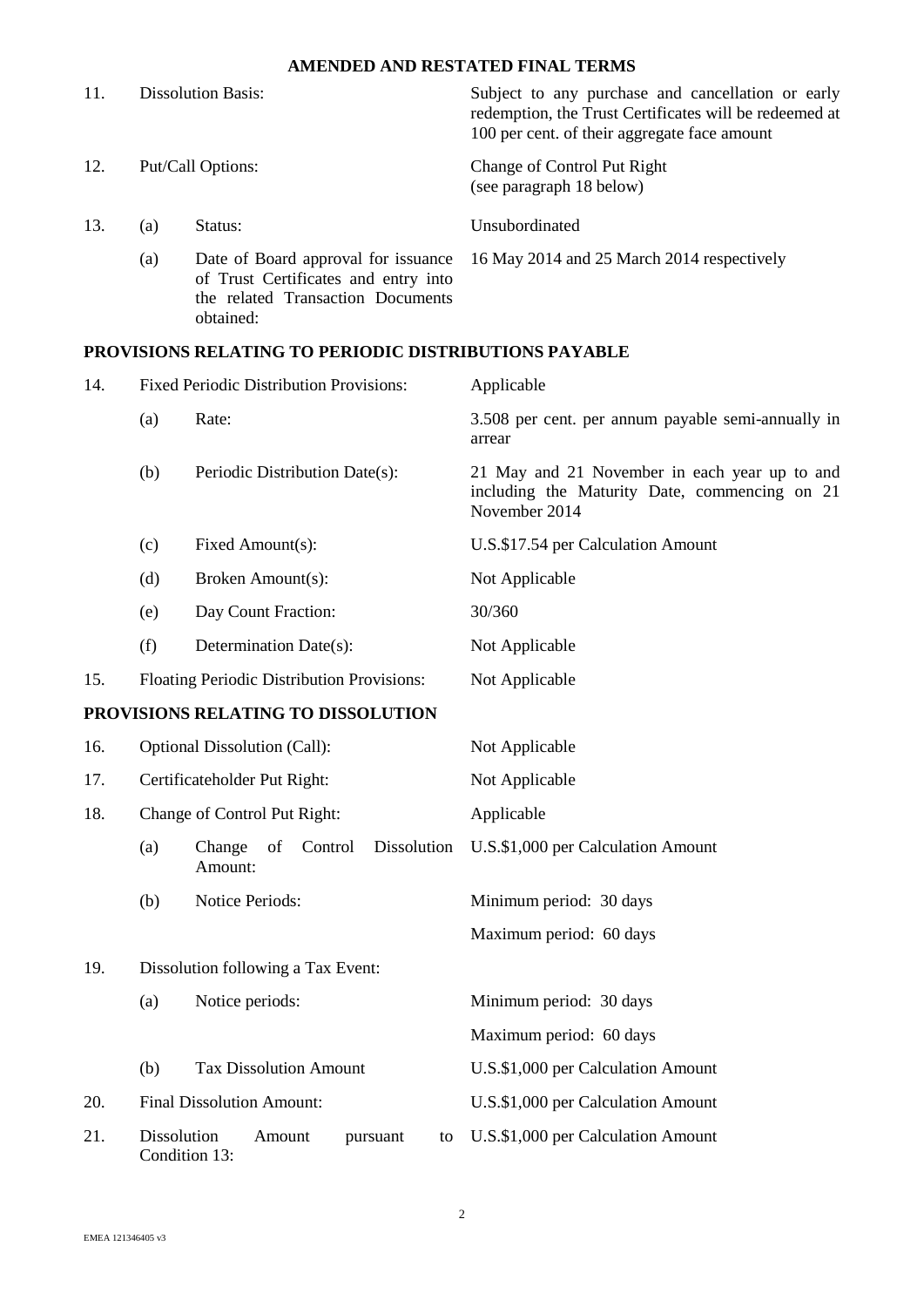## **GENERAL PROVISIONS APPLICABLE TO THE TRUST CERTIFICATES**

| 22. | Form of Trust Certificates:                    |                                                   | Global Trust Certificate exchangeable for Trust<br>Certificates in definitive registered form in the<br>limited circumstances specified in the Global Trust<br>Certificate                                                                                                                                                                                                                       |
|-----|------------------------------------------------|---------------------------------------------------|--------------------------------------------------------------------------------------------------------------------------------------------------------------------------------------------------------------------------------------------------------------------------------------------------------------------------------------------------------------------------------------------------|
| 23. |                                                | <b>Additional Financial Centre(s):</b>            | Not Applicable                                                                                                                                                                                                                                                                                                                                                                                   |
|     |                                                | PROVISIONS IN RESPECT OF THE TRUST ASSETS         |                                                                                                                                                                                                                                                                                                                                                                                                  |
| 24. | Lease Assets on the Issue Date:                |                                                   | As scheduled to the Supplemental Lease Agreement<br>specified below                                                                                                                                                                                                                                                                                                                              |
| 25. | <b>Trust Assets:</b>                           |                                                   | Condition 4.1 applies                                                                                                                                                                                                                                                                                                                                                                            |
| 26. | <b>Details of Transaction Account:</b>         |                                                   | ICD Sukuk Company Limited Transaction Account<br>No: 0014070070 with Citibank, N.A., London<br>Branch for Series No.: 1                                                                                                                                                                                                                                                                          |
| 27. | <b>Other Transaction Document Information:</b> |                                                   |                                                                                                                                                                                                                                                                                                                                                                                                  |
|     | (a)                                            | <b>Supplemental Trust Deed:</b>                   | Supplemental Trust Deed dated 21 May 2014<br>between the Issuer, the Trustee, ICD and the Delegate                                                                                                                                                                                                                                                                                               |
|     | (b)                                            | <b>Supplemental Purchase Agreement:</b>           | Supplemental Purchase Agreement dated 21 May<br>2014 between the Purchaser and ICD                                                                                                                                                                                                                                                                                                               |
|     | (c)                                            | Supplemental Lease Agreement:                     | Original Supplemental Lease Agreement dated 21<br>May 2014 between the Lessor, the Lessee and the<br>Delegate, as replaced by the Supplemental Lease<br>Agreement on and dated 21 November 2016 between<br>the Lessor, the Lessee and the Delegate and as further<br>replaced by the Supplemental Lease Agreement on<br>and dated 21 May 2019 between the Lessor, the<br>Lessee and the Delegate |
|     | (d)                                            | Commingling<br>Declaration<br>of<br>of<br>Assets: | Not Applicable                                                                                                                                                                                                                                                                                                                                                                                   |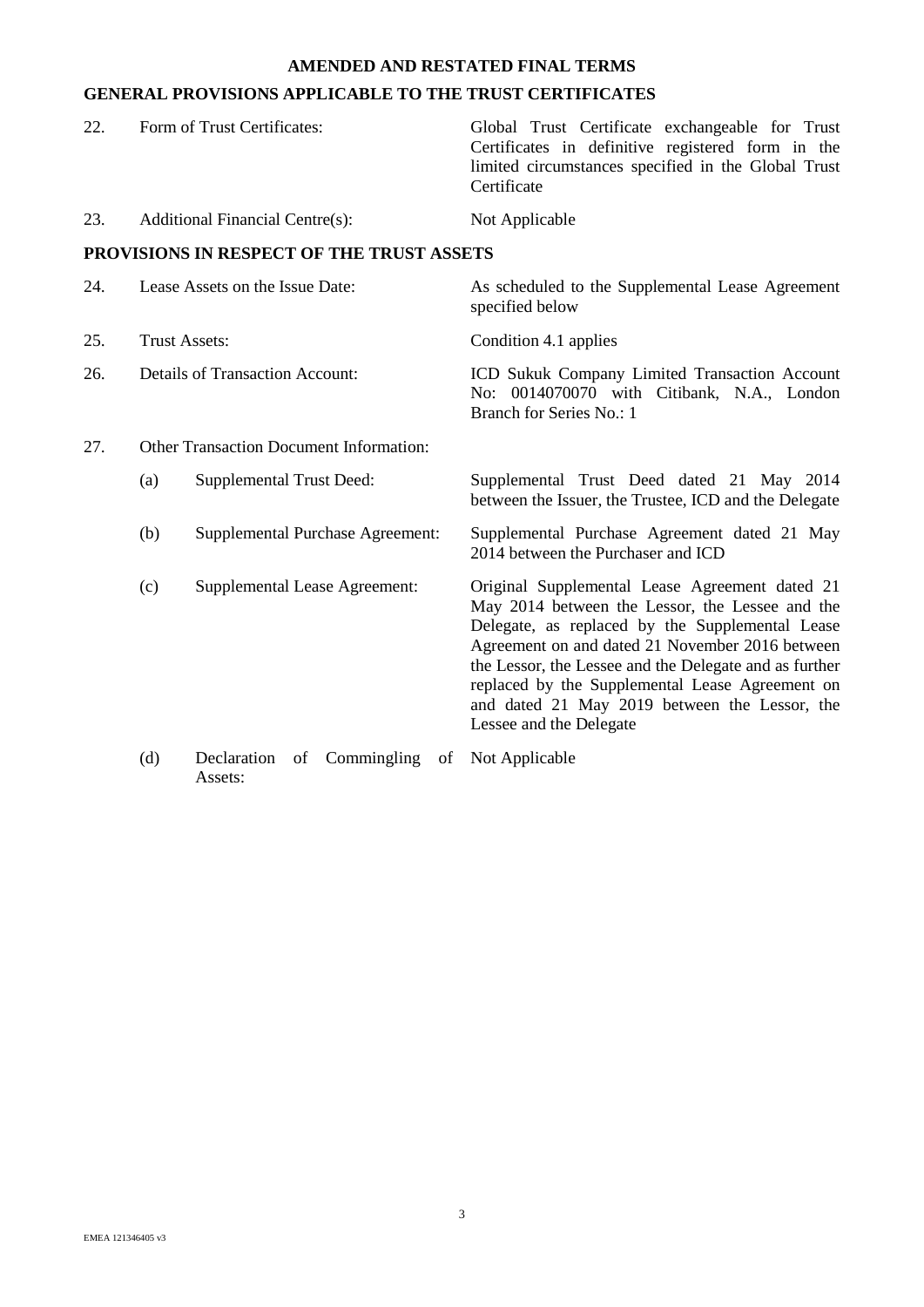Signed on behalf of<br>ICD Sukuk Company Limited

**Sedef Kufrevi**  $\overline{By:}$ 

Duly authorised

Signed on behalf of **Investment Corporation of Dubai** 

 $\overline{By:}$ Duly authorised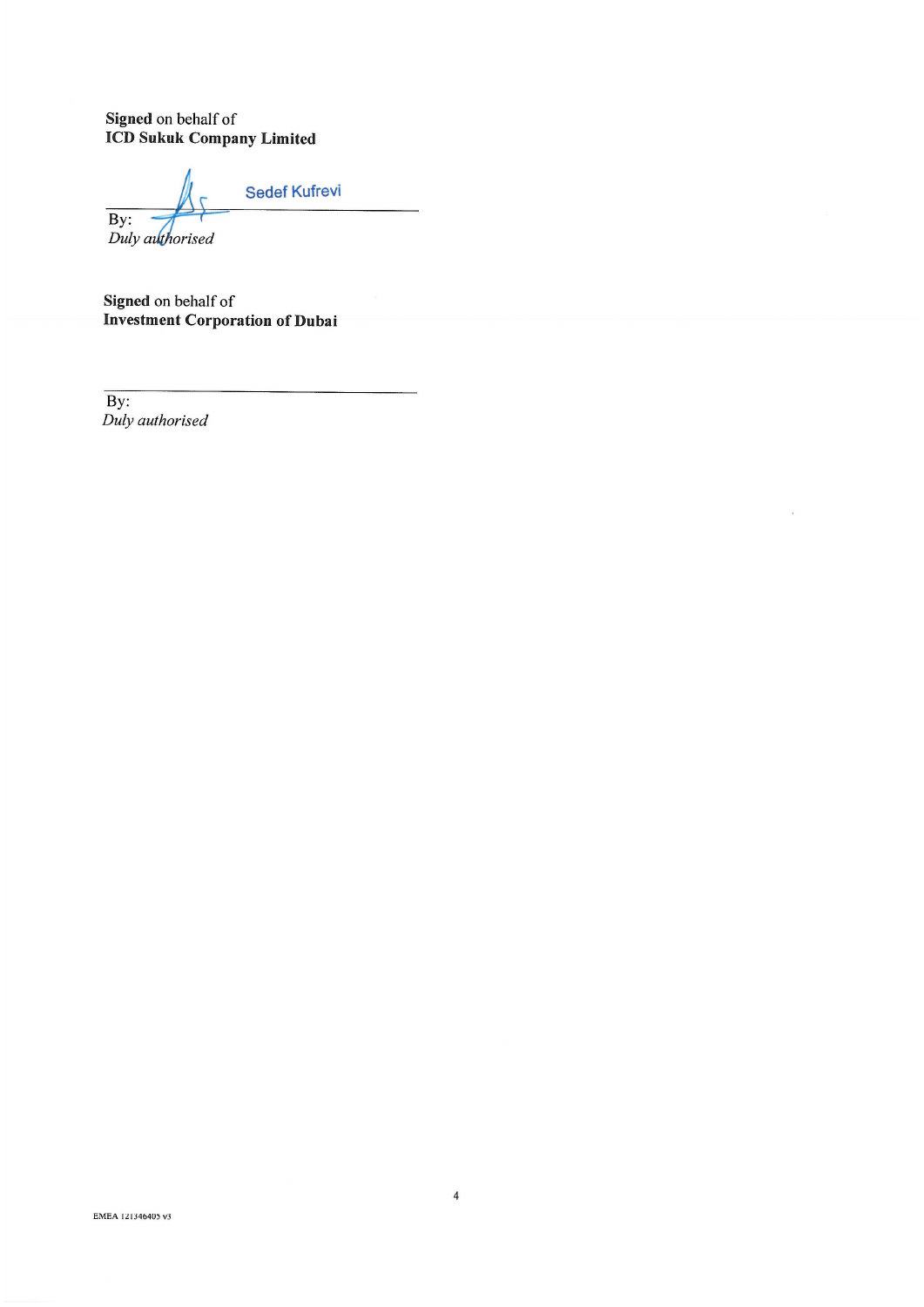Signed on behalf of **ICD Sukuk Company Limited** 

By: Duly authorised

 $\ddot{\phantom{a}}$ 

Signed on behalf of **Investment Corporation of Dubai** 

By: khalite Daboos  $A\Lambda$ 

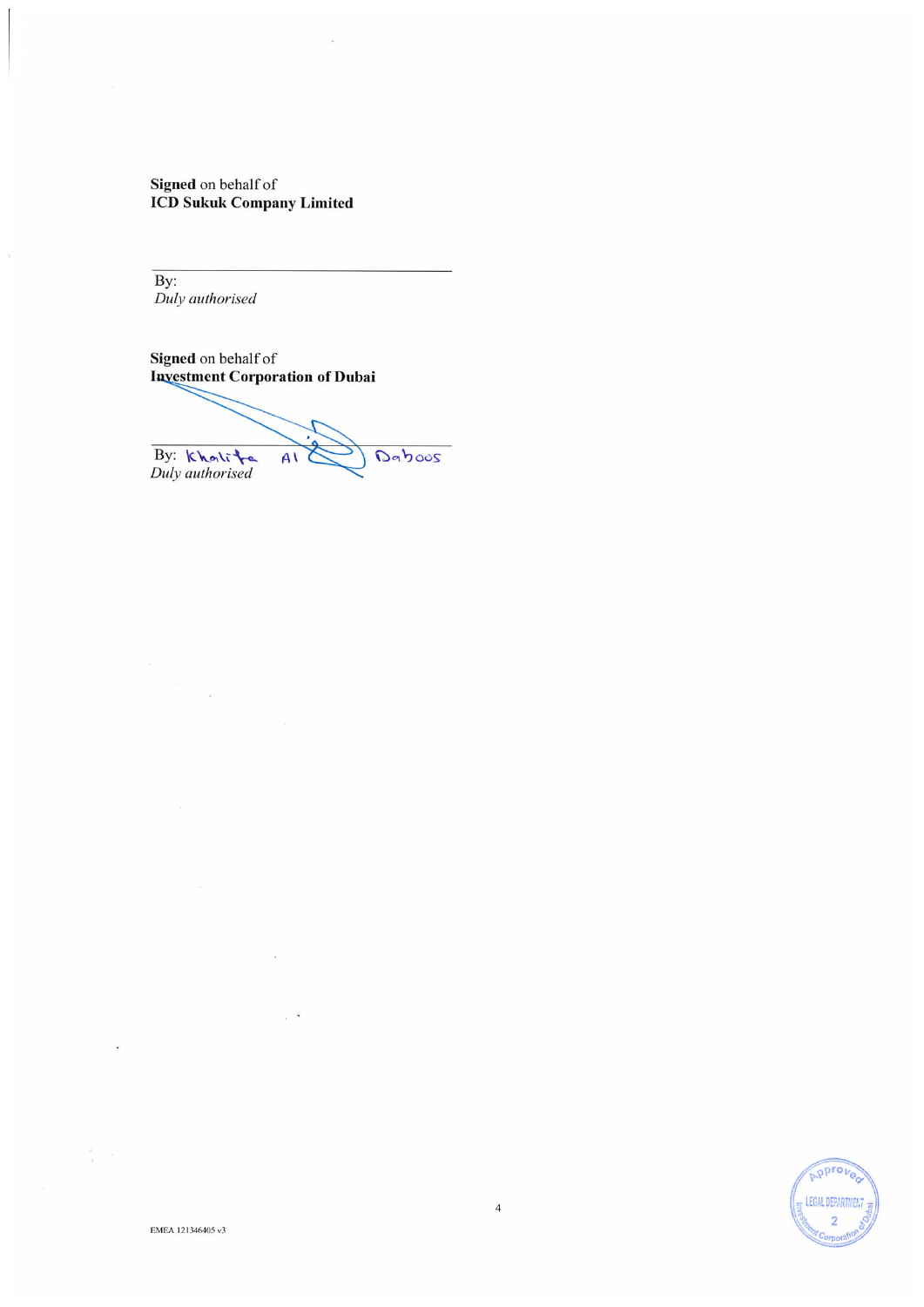# **AMENDED AND RESTATED FINAL TERMS PART B – OTHER INFORMATION**

### **1. LISTING AND ADMISSION TO TRADING**

(a) Listing and admission to trading: Application has been made by the Issuer (or on its behalf) for the Trust Certificates to be admitted to trading on the Irish Stock Exchange's Main Securities Market and NASDAQ Dubai and listing on the Official List of the Irish Stock Exchange and the Official List maintained by the Dubai Financial Services Authority with effect from (on or around) 21 May 2014 (b) Estimate of total expenses related to admission to trading: Irish Stock Exchange €500 NASDAQ Dubai: U.S.\$2,000

### **2. INTERESTS OF NATURAL AND LEGAL PERSONS INVOLVED IN THE ISSUE**

Save for any fees payable to the Managers, so far as the Issuer and ICD are aware, no person involved in the issue of the Trust Certificates has an interest material to the offer. The Managers and their affiliates have engaged, and may in the future engage, in investment banking and/or commercial banking transactions with, and may perform other services for the Issuer or ICD or their affiliates in the ordinary course of business for which they may receive fees.

### **3. PROFIT OR RETURN**

Indication of profit or return: 3.508 per cent.

The profit or return is calculated at the Issue Date on the basis of the Issue Price. It is not an indication of future profit or return.

### **4. OPERATIONAL INFORMATION**

|    | (a) | ISIN:                                                                                                                                      | XS1069869839                                                                                                                                                 |
|----|-----|--------------------------------------------------------------------------------------------------------------------------------------------|--------------------------------------------------------------------------------------------------------------------------------------------------------------|
|    | (b) | Common Code:                                                                                                                               | 106986983                                                                                                                                                    |
|    | (c) | Any clearing system(s) other than<br>Euroclear<br>Clearstream,<br>and<br>Luxembourg<br>the<br>relevant<br>and<br>identification number(s): | Not Applicable                                                                                                                                               |
|    | (d) | Delivery:                                                                                                                                  | Delivery against payment                                                                                                                                     |
|    | (e) | Names and addresses of additional<br>Paying Agent(s) (if any):                                                                             | Not Applicable                                                                                                                                               |
| 5. |     | <b>DISTRIBUTION</b>                                                                                                                        |                                                                                                                                                              |
|    | (a) | Method of distribution:                                                                                                                    | Syndicated                                                                                                                                                   |
|    | (b) | If syndicated, names of Managers:                                                                                                          | Citigroup Global Markets Limited<br>Dubai Islamic Bank PJSC<br><b>Emirates NBD Capital Limited</b><br><b>HSBC</b> Bank plc<br><b>Standard Chartered Bank</b> |
|    | (c) | Stabilising Manager(s) (if any):                                                                                                           | Citigroup Global Markets Limited                                                                                                                             |
|    |     |                                                                                                                                            |                                                                                                                                                              |